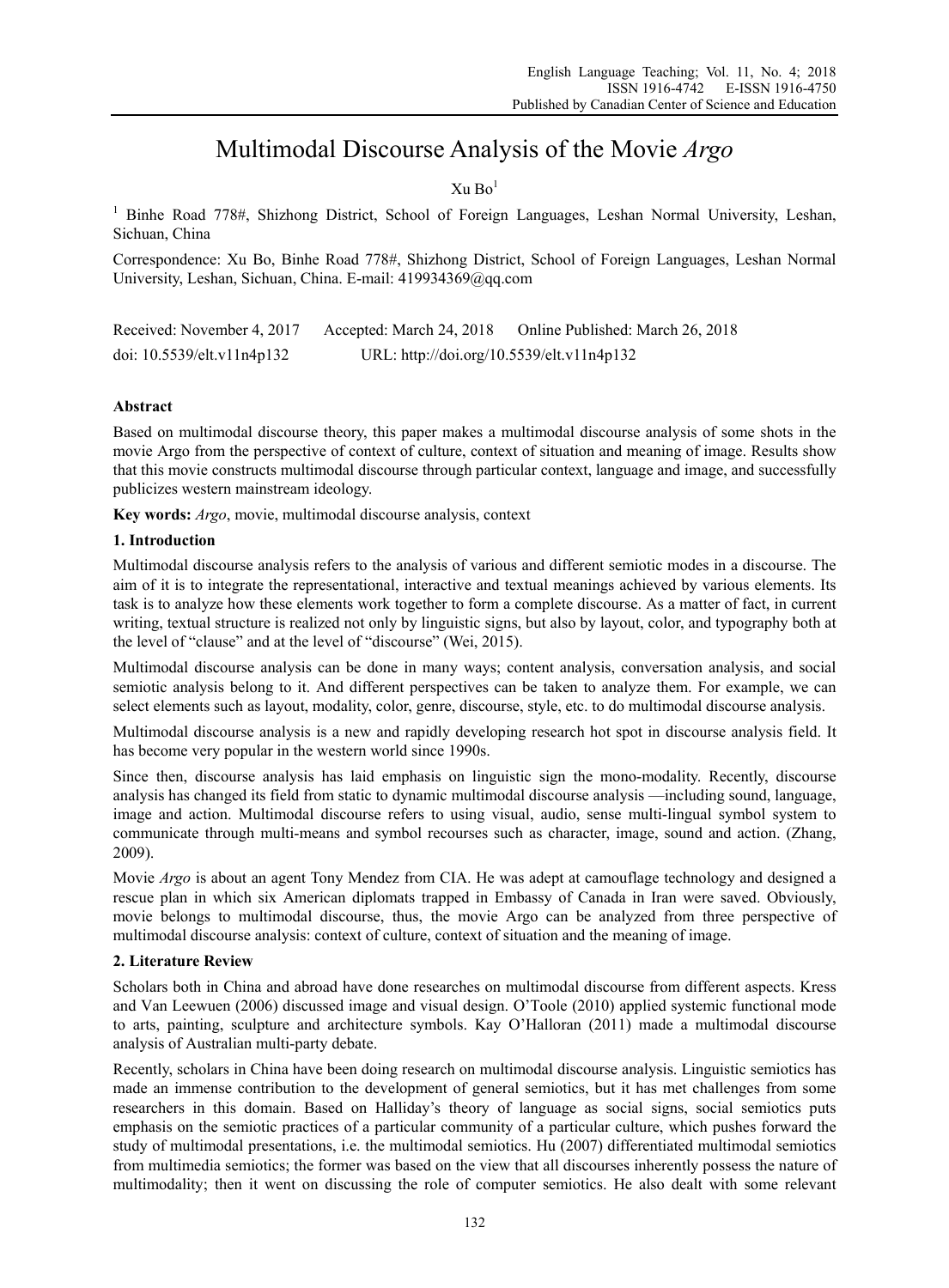problems, such as semiotic resources as semiotic system, the replacement of books with screens in the designing of multimodal signs, and coherence realized by discourse participants. Since we live in a new era characterized by multimodal social semiotics, we should pay attention to the training of one's multi-literacy.

So far, the discourse analysis has been focusing on language itself, some on the language system and semantic structure, others on their relation to culture and cognition. Zhu (2007) made an attempt to discuss many issues relevant to multimodal discourse analysis: the origin, definition, nature, theoretical basis, content, methodology and significance of multimodal discourse (Zhu, 2007).

Taking advantage of a PowerPoint presentation sponsored by Renmin University's Australian Studies Center, Hu and Dong (2006) made an analysis of 23 PowerPoint presentation texts, thinking that PowerPoint presentation is a very important information communication tool and has become a new genre. Results show that natural language is still the main modality to convey meaning. The power of PowerPoint presentation lies in application of the image and sound in conveyance of thematic meaning. It is necessary that we should distinguish PowerPoint is a tool, a text or a genre.

Ye (2006) interpreted multimodality of hypertext on the basis of people's website. He made an analysis of a social semiotic account of multimodal texts, the visual space, states of affairs and the social relations of the viewer and the image as well.

Based on the theory of systemic functional linguistics, language functions and interactive mode, Huang and Liao (2008) explored the process of communicative interaction and meaning negotiation in CNN TV interview program: Larry King Live. Results show that there are three linguistic interactive mode: cooperation, provocation and avoidance. Xu applied multimodal discourse analysis of the disaster Movie 2012(Xu, 2012).

Tian and Zhang (2013) applied Kress and van Leeuwe's Visual Grammar to a multimodal discourse analysis of images on the Olympic torch lighting ceremony. The ideologies hidden in the Chinese and British media was revealed by them. Study shows that the media agents have expanded its image from representative meaning, interactional meaning and compositional meaning to different ideologies.

Based on visual grammar in semiotics, Li (2013) interpreted multimodality of advertisement hypertexts, including multimodality in semiotics, space division in visual discourse, meaning of tourism image advertisement and social relations between reader and images. It is feasible to apply visual grammar in advertisement hypertexts, which is good to understand text and significant to improve multi-literacy and appreciation competence.

The multimodal discourse has been paid much more attention to. People were interested in the multimodality of discourse long time ago. However, it took a long time for scholars to realize its importance (Dai, 2013). Although language is a very important resource in discourse, yet it needs to coordinate with other resources in the process of meaning-making. Therefore, discourse analysis should take other modalities into consideration. In the near future, multimodal discourse will need more concern from researchers. Zhao (2016) made a multimodal discourse analysis of movie posters, taking movie *Tiny Times* as an example.

Dai (2017) discussed the relationship between language, image, motion, posture, sound and other modalities .It is very important to realize the construction of meaning depending on the coordination of different semiotic resources. Interactive sociolinguistics and cognitive linguistics pool their researching efforts into the relationship of different modalities in multimodal discourse.He attempted to probe into and revealed the discourse features of multimodal discourse, hence, enhanced the understanding and cognition of the relationship between different modalities.

Researchers at home and abroad has applied more and more modalities into the filed of multimodality, such as sound and music, science textbook, education research, action and gesture, multi-literacy. Multimodality discourse analysis has been expanded to field such as newspaper, advertisement, television interview, PPT, hypertext and movie, etc.

#### **3. Multimodal Discourse Analysis of the Movie** *Argo*

Based on systemic functional grammar put forward by Hallliday (2006), Zhang (2009) formed the theoretical framework of multimodal discourse analysis, which includes five levels: culture, context, meaning, form and media. Based on the framework, the author of the paper will make a multimodal discourse analysis of the movie *Argo* from the perspective of context of culture, context of situation and meaning of the image.

In the first place, context of culture is realized via ideology and genre, which is an important element in multimodality communication. Context of culture is so vital that context of situation is dependent on it. In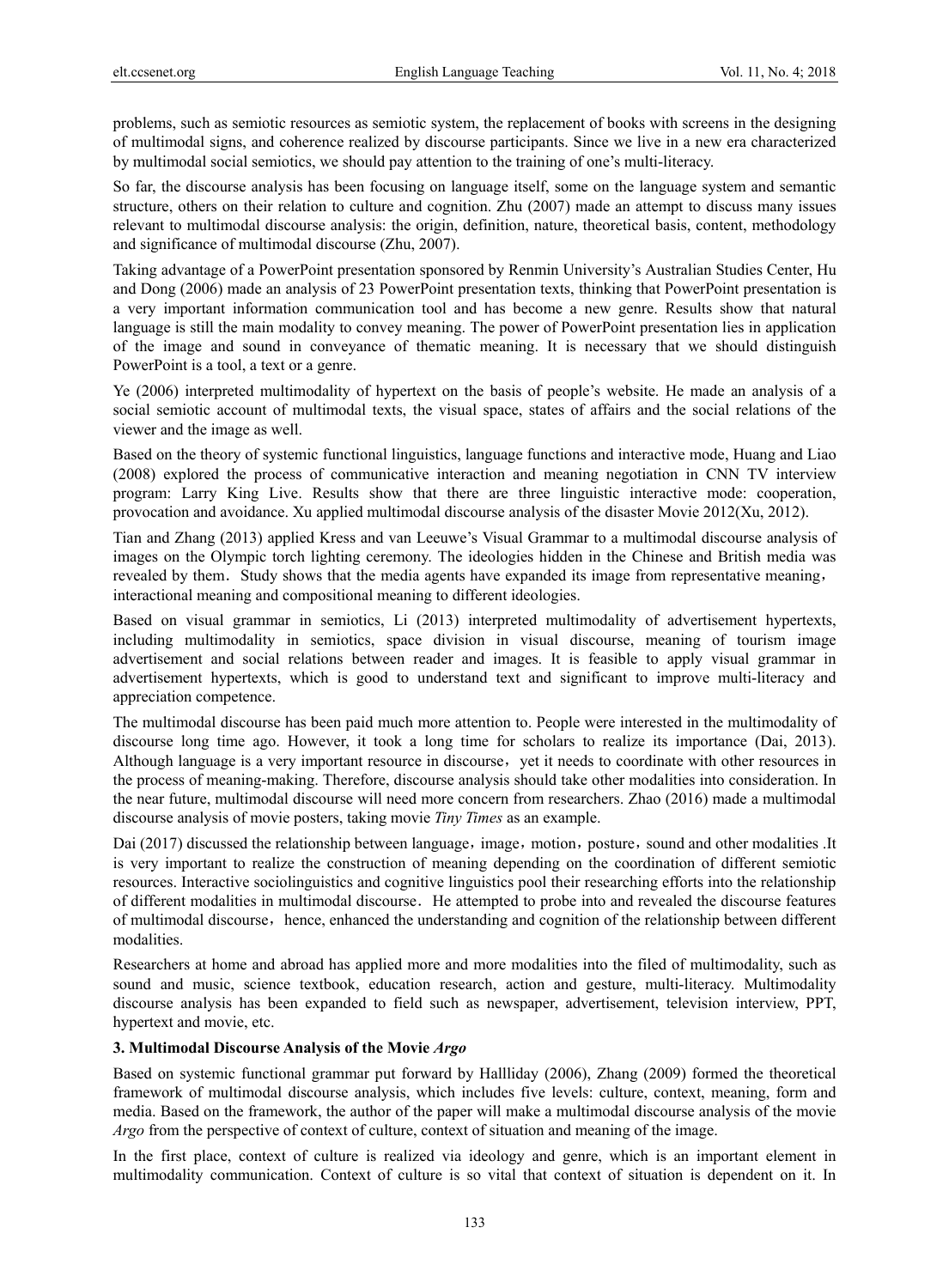context of culture, *Argo* can be categorized as Hollywood theme movie in which American pursues liberty and respects the value of life. Democracy and liberty of American government comes up in the movie, which sets a good example of American government. In addition, the movie sets a positive image which caters for the United States, Britain, and Canada through intelligence cooperation and advocates western mainstream ideology. Under the circumstance, Iran is seen as a villain role, which opposes western world.



Scene one: Burning of American national flag

Splendid shot one: American national flag. In the beginning of the movie, the director tells the origin and background information of the movie through cartoon, pictures and a series of historical video. American national flag has shown in the movie for several times, from extreme political action——burning of American national flag to the flag hung in the laundry, American national flag drawn by the American people, praying for the American people, American national flag in the Iran embassy. The burning of Iran national flag is also publicized in the perspective of American discourse privilege. It is obvious that American political space and discourse power should be advocated in the movie. Burning American national flag, "God bless American" called out by American people, American people's support for war advocates a fact that the United States of America is a democratic political country. In America, people can make comment on politics freely in spite of any restrictions from institution, for their country is a nation with discourse power in which the society is harmonious and stable. Any political event will not exert any influence on people's stable life.

Although Iran in the movie is a country free of political discourse power, people in the country is out of order. In the beginning of the movie, frame is continually shaking and people in demonstration are ferocious and brutal: some are tearing Reza's picture; some are covering American diplomat's eyes…the scene testifies that only America is the most democratic and beautiful country. The movie advocates American spirit in a classic way.



Scene two: Six diplomats in security office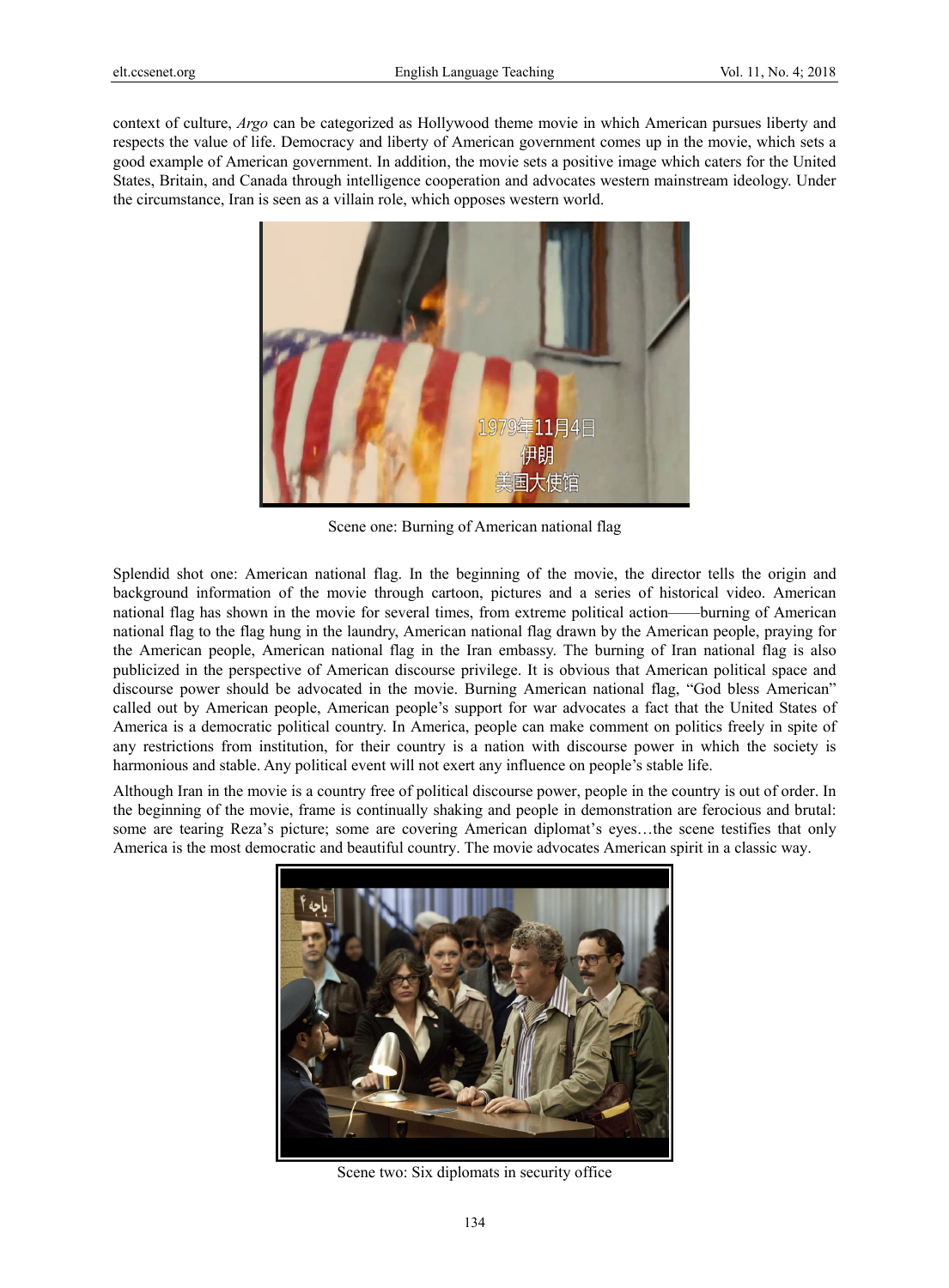In the second place, the context of situation is achieved via field of discourse, mode of discourse and tenor of discourse. The field of discourse of *Argo* is that agent Tony Mendez designed a recue plan through making a movie named *Argo* and successfully brought six American diplomats trapped in Canadian embassy in Iran away.

The tenor of discourse of Argo is realized through dialogues made by Tony Mendez, Jack Donnell, Lester Siegel, the Central Intelligence agency leader, and John Chambers, Hollywood movie producer. The tenor is achieved through formal and informal dialogues, mainly formal language, interactive communication or a combination of formal and informal language.

The mode of the discourse of *Argo* is a movie discourse which is realized through language, image, sound and sensory organs and the four elements are supplementary to each other.

Finally, at meaning of image level, field of discourse, mode of discourse and tenor of discourse of the situational context are achieved through representational meaning, interactive meaning and compositional meaning. One classic shot is selected here. The time duration of Argo from the beginning to the parade burning American national flag outside American embassy in Iran, and assault to the embassy is 3 minutes 30 seconds. This movie clip tells Iran history and the process how Reza Baleway supported by America and Britain is overturned and sought for asylum in America through a serious of actions: parade's burning of American national flag and assault to the embassy through black and white documentary, caricature and colorful video.

Based on Kress and van Leewuen's (2006) distinction, frame belongs to narrative image. The representational meaning of the image is embodied by action process, reactional process, and speech and mental process. Action process are Mohammad Mosaddegh's nationalizing petrol company held by American and British company, returning Iran petrol to Iran people; Reza Baleway supported by America and Britain lived on the fat of the land whereas people had not sufficient food to eat. The whole nation was held down by his brutal rule; Parade people tore apart the picture of the king and assaulted embassy, etc. Reactional processes include people's overthrowing the king, the parade outside the embassy, burning of American national flag, calling for extradition of the king back to Iran. Shouting and expressions of the parade belong to speech and mental process.

Interactive meaning of the image is mainly achieved through contact, social distance and attitude (Wei, 2015). Scenes in Argo such as parade people's burning of American national flag outside American embassy in Iran, impact on embassy make the audience feel the change of Iran political power. Burning of American national flag and impact on American embassy in Iran construct a negative image of Iran leader. As for the people in parade, the movie found the view from far to near or a combination of far view and near view. Burning of American national flag finds the view from near to far, which closes the distance between actors and audience and enhances the emotional communication to each other and makes the audience think that political situation in Iran is in chaos: people in parade detained diplomats at their own will. Attitude expresses a point of view. In visual communication attitude is about angels or perspectives. High angle is used in parade, which makes audience be afraid of the parade. For the image of the burning of American national flag at the top of the embassy building, low angles are used first and then high angles are used too, which makes the audience have a felling of awe. For the image of people tearing the photo of Reza Baleway, horizontal perspective is used to make the audience feel that they are personally on the scene.

Compositions, that is, the representational and interactive meanings are combined into a unity of significance. Information value, salience and framing constitute the compositional meaning of image (Kress & Van Leeuwen, 2006). Different elements are placed in different places, thus conveying specific information, which is called information value. For instance, given information is put in the left whereas the new information is placed in the right. The ideal information is placed at the top while the real information is put at the bottom.

When introducing background information about the movie, the photographer placed Iran King and Prime Minister in the center and the information value is in the center of the picture, which is consistent with the centre composition principle: in the centre is the important information and around them are the less important elements. Certain features in a composition comprise salience. In the beginning of the background information, the introduction to Iran leader, Reza Baleway and the maltreated person are put in the centre of the image, which makes the audience know the background of Iran leader. Framing devices includes lines or the outlines and so on. Using these framing devices can separate or relate different elements. The clip is a combination of backdrop and theme from the perspective of framing. The picture and cartoon in the beginning of the movie clip belongs to background element, thus black and white color is used here, which make the audience think that it is real historical fact. People in the parade burning American national flag and assault to American embassy are theme elements which use chromatic tone, thus making the audience return to the reality.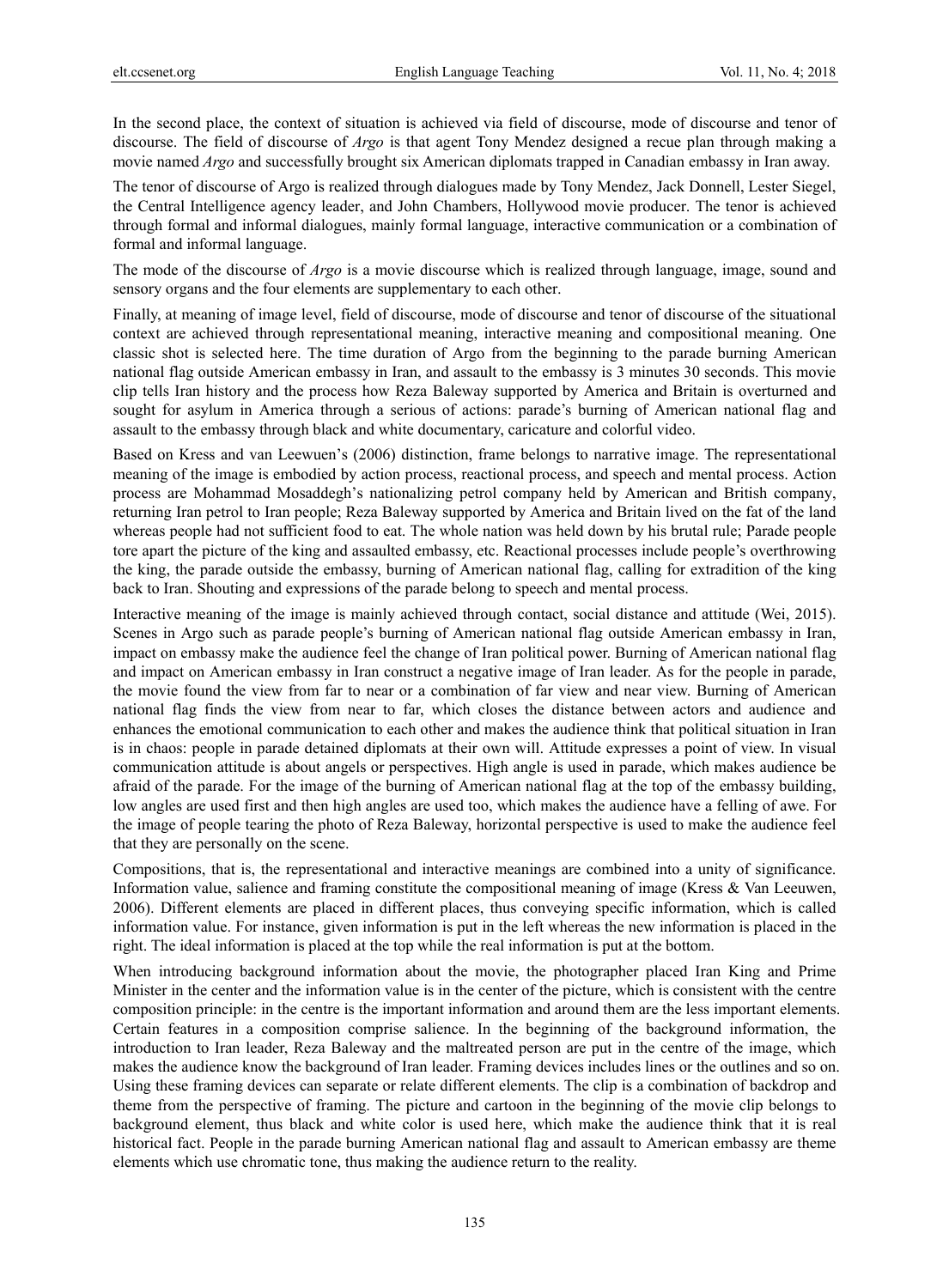#### **4. Conclusion**

In conclusion, based on the theoretical framework of multimodal discourse analysis, the paper made a multimodal discourse analysis of the movie *Argo* clip (3 minutes 30 seconds) from the perspective of context of culture, context of situation and image meaning. Results show that the clip constructs multimodal discourse through specific context (namely context of culture and context of situation), language, image, and consequently, advocates western mainstream ideology successfully.

The paper applies multimodal discourse analysis to feature and horror movie, which expands the research field of multimodal discourse analysis, testifies the feasibility and operability of applying multimodal discourse analysis to feature and horror movie. At the same time, the paper integrates discourse, movie and television media which also develops interface research field of linguistics, movie and television media. Hence, it provides a new research perspective for discourse analysis of movie and television media.

#### **Acknowledgements**

This paper is supported by a grant from Sichuan Provincial Department of Education (Project name: Research of Multimodal Discourse of Chinese and American TV News Magazine; Project number: 17SB0171).

#### **References**

- Dai, S. L. (2013). The Origin and Development of Multimodal Discourse Analysis. *Foreign Language Research, 2*, 17-23.
- Dai, S. L. (2017). On the Relationship of Different Modalities in Multimodal Discourse. *Foreign Language Research, 6*, 1-7.
- Halliday, M. A. K. (2006). *An Introduction to Functional Grammar* (2nd ed.). London: Edward Arnold/ Beijing: Foreign Language Teaching and Research Press.
- Hu, Z. L. (2007). Multimodalization in Social Semiotics. *Language Teaching and Research, 1*, 1-10.
- Hu, Z. L., & Dong, J. (2006). How is Meaning Construed Multimodally-A Case Study of a PowerPoint Presentation Context .*Computer Assisted Foreign Language Education, 6*, 3-12.
- Huang, G. W., & Liao, H. Q. (2008). Function and Interactive Mode of TV Interview Program, *Foreign Languages Research, 4*, 1-9.
- Kress, G., & van Leeuwen, T. (2006). *Reading Images: The Grammar of Visual Design* (2nd ed.). London: Routledge.
- Li, D. Z. (2013). Visual Grammar Analysis of Multimodality Advertisement Hypertext. *Foreign Language Research, 2*, 7-11.
- O'Halloran, K. L. (2011). Multimodal Discourse Analysis. In K. Hyland, & B. Paltridge (Eds.), *Companion to Discourse* (pp. 1-33). London and New York: Continuum.
- O'Toole, M. (2010). *The Language of Displayed Art* (2nd ed). London and New York: Routledge.
- Tian, H. L., & Zhang, X. J. (2013). Meanings in Images and Ideologies of Media:A Multimodal Discourse Analysis, *Foreign Language Research, 2*, 1-6.
- Wei, Q. H. (2015). *Studies on Multimodality and Multimodal Discourse in Visual Surroundings*. Beijing: Science Press.
- Xu, B. (2011). A Multimodal Discourse Analysis of the Movie *2012*.*Movie Literature, 9*, 81-82.
- Ye, Q. C. (2006). A social semiotic analysis of hypertext's multimodality. *Foreign Language Teaching and Research (bimonthly)*, *6*, 437-442.
- Zhang, D. L. (2009). On A Synthetic Theoretical Framework for Multimodal Discourse Analysis .*China Foreign Language, 1*, 24-30.
- Zhao, C. P. (2016). Multimodal Discourse Analysis of Movie Posters—Taking Tiny Times as an Example, *Movie Review, 12*, 110-112.
- Zhu, Y. S. (2007). Theory and Methodology of Multimodal Discourse Analysis. *Foreign Language Research, 5*, 82-86.